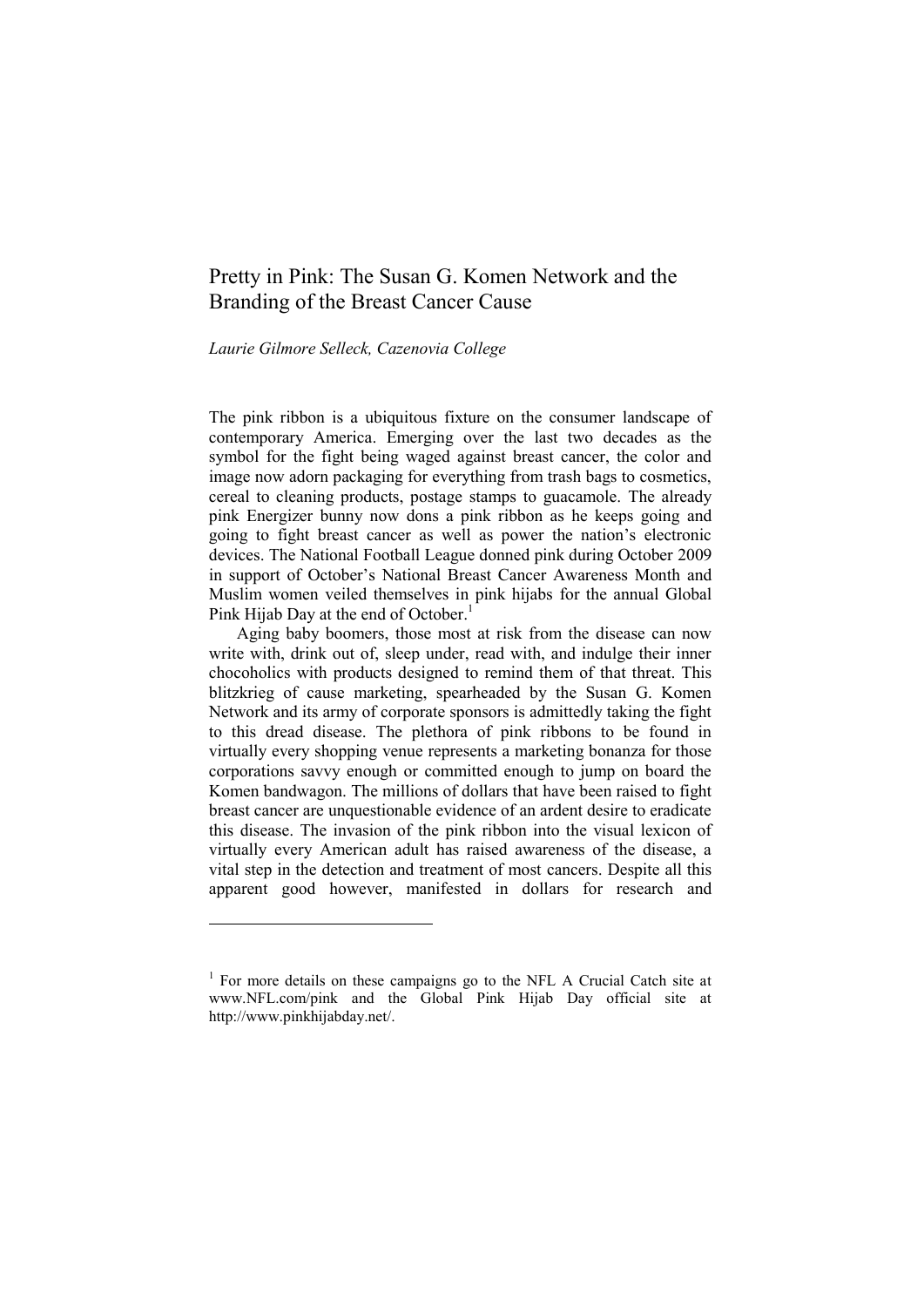cognizance of the need for exams and screening, the pink ribbon phenomenon spearheaded by the Susan G. Komen machine reveals much darker realities about American marketing, consumerism, philanthropy, gender relations, and the perils of branding. The Komen brand has achieved virtually unrivaled cachet in the philanthropic world. With all of this quasi-consumer success however, has come all the pitfalls inherent in such success. This analysis will show that while philanthropic brands must undertake many of the same strategies for success as corporate brands, and while philanthropic brands are not immune to the problems facing corporate brands, their cultural resonance and ultimate non-capitalist orientation do afford them a more readily earned and maintained social legitimacy than their corporate counterparts. This raises the question, are the capitalist strategies of corporate branding prettier in pink?

#### *Background*

1

Susan G. Komen the network takes its name from Susan G. Komen the woman and breast cancer victim who died of the disease in 1980. Out of her sister Nancy Brinker's grief came the organization that has shone a brighter light on the tragedy of breast cancer than any other advocacy group in the country.<sup>2</sup> Additionally, because Brinker's focus was always on her sister and her sister's memory, the network gave a face to the disease.<sup>3</sup> At a time when breast cancer was discussed in hushed tones and treated with a certain taboo by its victims, their families, and the public

<sup>&</sup>lt;sup>2</sup> The Porter Prize is an annual prize given by the University of Pittsburgh Graduate School of Public Health. Ms. Brinker received this honor in recognition of her work at the helm of Susan G. Komen for the Cure (Collins 2009).

<sup>&</sup>lt;sup>3</sup> Breast cancer remains the most prevalent form of cancer to afflict women. About 207,090 new cases of breast cancer will be diagnosed in women in the United States in 2010 and about 40,000 will die (Breast Cancer Statistics). There are 2.5 million people alive today who have survived the illness. The World Health Organization estimated that there are 519,000 deaths worldwide from the disease (Fact Sheet No. 297). That reality and those numbers should serve as a backdrop for all that is said here.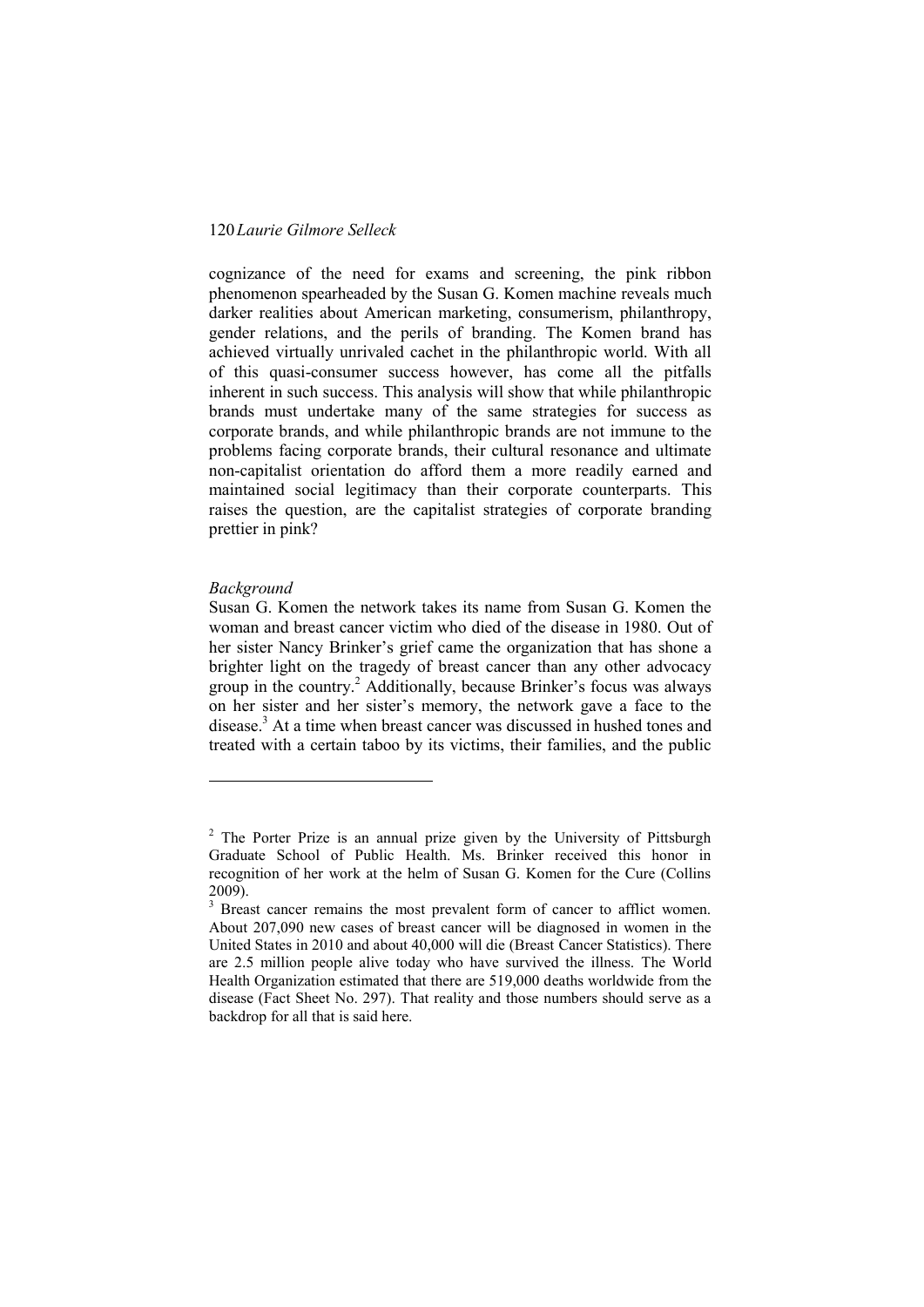at large, the Komen Network, building upon the work done by former first lady, Betty Ford, removed the stigma, started the conversation, and prompted a complete reversal in pubic perceptions and attitudes. Today breast cancer is an openly discussed part of American culture with the month of October devoted yearly to its eradication in the United States for nearly a quarter century.

With Susan G. Komen as the personification of breast cancer's everywoman, the network launched its advocacy efforts in 1982. Prior to launching the network, Brinker had been a member of the executive training program for Neiman Marcus, a talk-show host, and a director of public relations for the Hyatt Regency Hotel in Dallas. More recently, Brinker served as United States Ambassador to Hungary and Chief of Protocol in the George W. Bush Administration (Leone 2009). She took her experience and success in the corporate arena and applied it to the non-profit sector. The result was the Susan G. Komen Breast Cancer Foundation (which changed its name to Susan G. Komen for the Cure in 2007), an organization that boasts more than 100,000 volunteers working through a network of 125 United States and international affiliates (Collins 2009).

The structure and attitude of the network as well as its unparalleled success reveal sometimes unfortunate realities of corporate America and women's place in it as much as they reflect the tragedy of breast cancer. Nancy Brinker set out to found an organization of women for women in which they would be empowered, not just to fight a disease intimately associated with femininity, but to run a multi-million dollar, multinational organization committed to the eradication of that disease. According to the Susan G. Komen for the Cure website, "we're proud of the fact that we don't simply dump funds and run. We create activists – one person, one community, one state, one nation at a time – to try and solve the number one health concern of women" (Brinker 2010).

The Network's claim that breast cancer is the "number one health" concern of women" alludes to both the character and critique of the Komen Network's activism. By the numbers, breast cancer should not be the number one health concern of women. According to the American Heart Association half of all women who will die this year will die from heart disease or stroke; 500,000 per year compared to 40,000 from breast cancer. Yet 67% of women name breast cancer as their biggest health concern compared to 7% for heart disease and 1% for stroke (Mosca et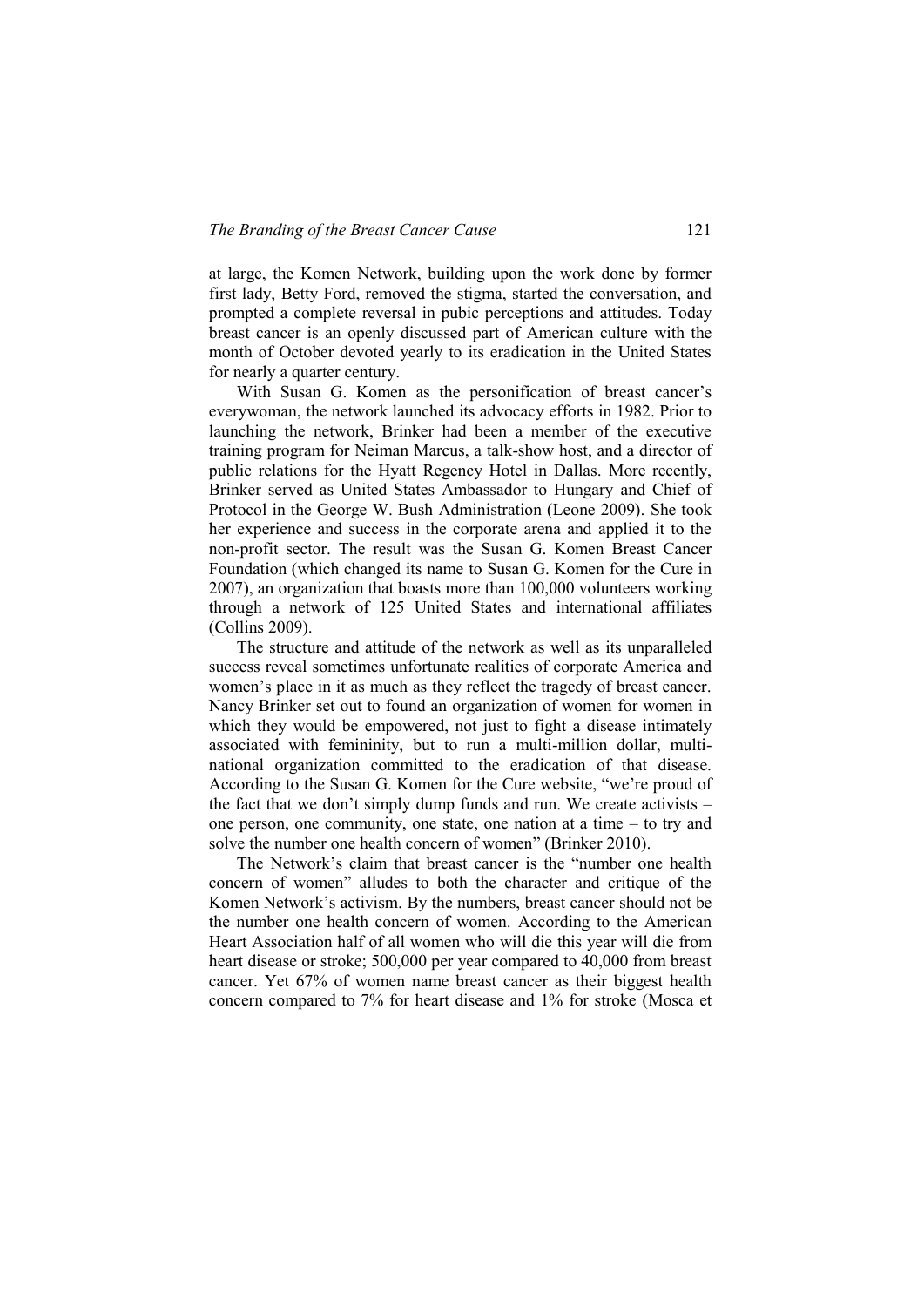-

al. 2003). Thus, breast cancer is the health threat about which women are most aware. Additionally, though men can get and are getting breast cancer in increasing numbers, the disease is generally perceived of as a female affliction. Thus, breast cancer activism targets women and when it reaches out to men, as it frequently does, it is typically in the context of helping women. Women have been victimized by breast cancer but spouses, fathers, brothers, and sons can take up the fight to protect and/or save women from this disease by participating in breast cancer philanthropy.

The Komen for the Cure website claims that every major advance in the fight against breast cancer has been touched by the network, its people, and its advocacy. Komen for the Cure has "helped train more than 400 breast cancer researchers and funded more than 1,800 research projects over the past 26 years." They have provided more money for breast cancer research and community health programs than any entity besides the United States government, and Komen for the Cure's goal is to "energize science to find the cures" ("Why Komen?"). The Komen Network has raised 1.3 billion dollars for research, education, and health services. Today Komen for the Cure has members and conducts activities in over 50 countries. $4$ 

The measure of Komen for the Cure's success in the battle against breast cancer is found as surely in these numbers of billions of dollars raised for research as in the survivorship rates of those stricken with the disease. In these two sets of numbers, we see the two faces of the Komen organization. The former is the face of high finance and corporate America where the skills Nancy Brinker honed in her for-profit past have been put to good use in her not-for-profit present. These numbers encompass an advertising/marketing juggernaut in which dozens of high profile national sponsors help Komen for the Cure raise millions annually to continue its work against breast cancer. Komen's Million Dollar Council, for example, is comprised of twenty businesses with million dollar annual contributions. Corporations such as Avon, General Electric, Bristol Myers Squibb, Ford Motors, and Lee Jeans are among

<sup>&</sup>lt;sup>4</sup> To review where Susan G. Komen For the Cure stands on Breast Cancer Research, Early Detection, Access to Quality Care, and Health Reform issues go to [http://www.komenadvocacy.org/content.aspx?id=58.](http://www.komenadvocacy.org/content.aspx?id=58)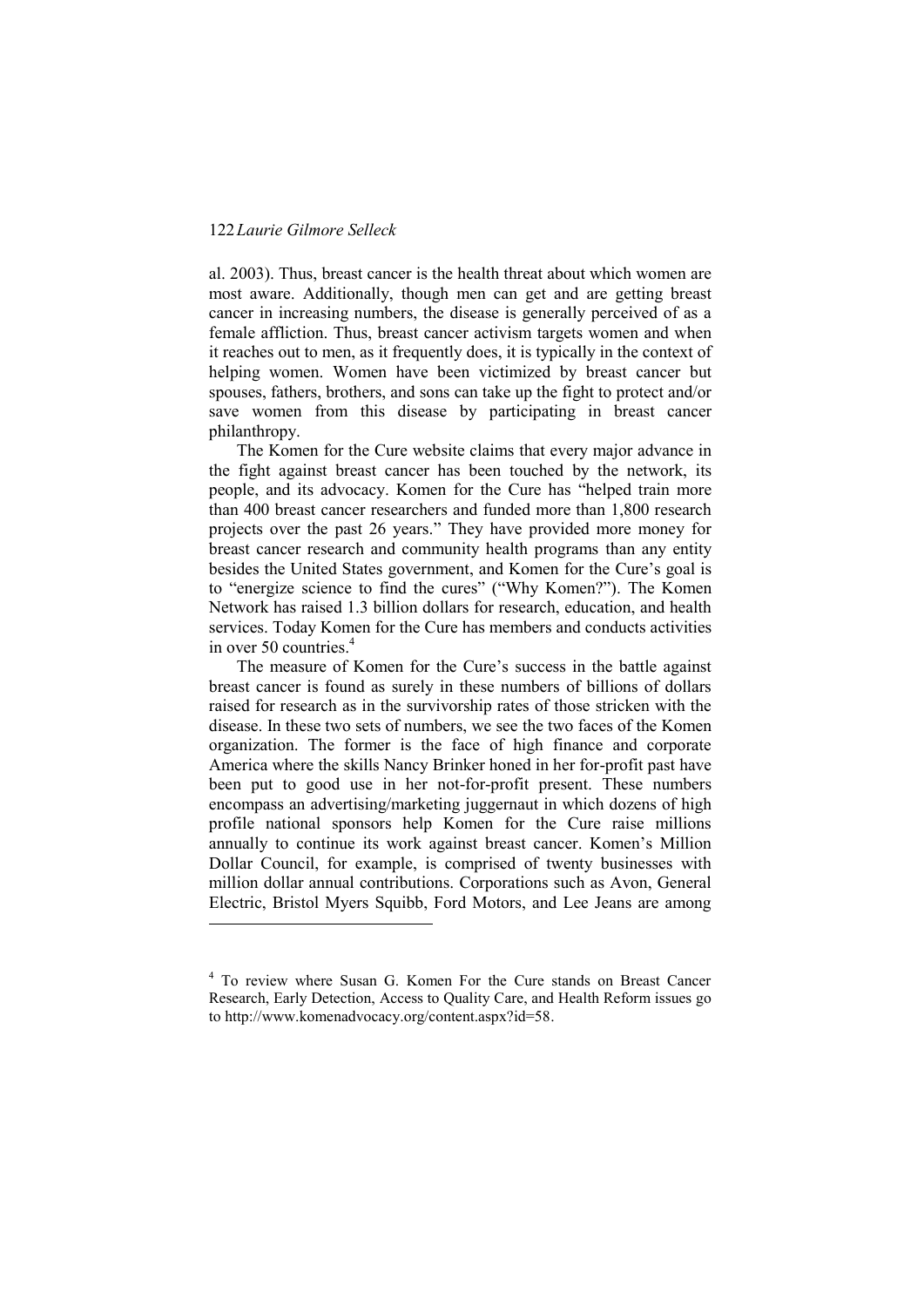the ranks of Komen's corporate sponsors (Million Dollar Sponsor). On the other end of the philanthropic/activist spectrum are the tens of thousands of grassroots volunteers, many of them breast cancer survivors, who take the Komen message from Wall Street to Main Street and personalize the battle being waged against this disease. It is through the efforts of this latter group, the everyday activists, that the Komen Network achieves and maintains much of its social legitimacy, a legitimacy sometimes threatened and even eroded through corporate sponsorship.

#### *Grassroots activism*

Many of the everyday pink ribbon volunteers, participants in the Komen for the Cure activities, and consumers of the Pink Ribbon products are motivated to participate in Komen's quest for a cure for breast cancer because the disease has personally affected them. The Race for the Cure events are annual events held in scores of cities around the country and likely the most well known and most effective elements of their advocacy and awareness-raising campaigns. They attract some serious runners and tens of thousands of walkers. Each participant's admission and/or pledges provide the basis of the fundraising effort. Equally important to the revenue raised however, is the politicized character of the races that take on many of the sociological characteristics of a march as opposed to a fun run. The racers occupy a public space. By their sheer numbers and location they garner media and popular attention. Additionally, due to the prominent place afforded current patients and survivors in the races, they are truly empowering events that succeed in turning an everyday activity and its participants, into activists marching for a cure. As evidence of the widespread success of the Races for the Cure, Komen announced on March 10, 2009 the first annual Global Race for the Cure. The Global Race for the Cure funds breast cancer programs for the medically underserved throughout the National Capital Area and abroad ("International Races").

The runners and walkers in the dozens of Races for the Cure that take place annually remind all who see them of the human tragedy that is cancer and as such form a crucial moral and empathetic bulwark of the Komen for the Cure initiatives. It is unquestionable that the Komen Network could not have reached its present level of success without the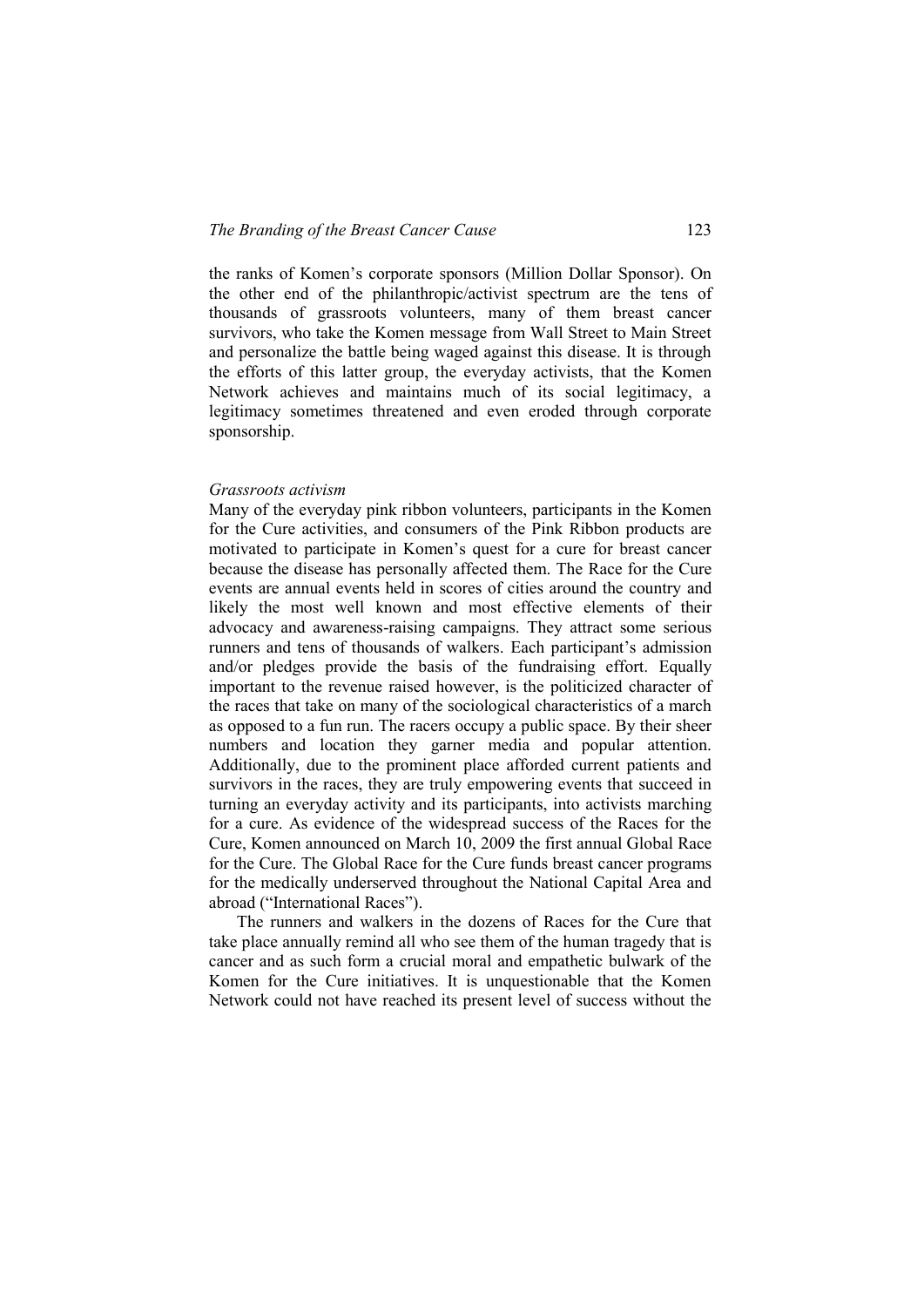invaluable assistance of the members of its Million Dollar Council, but it is these tens of thousands of runners and walkers that form the sociocultural structure upon which the marketing campaigns of the iconic Komen brand find resonance with American consumers. As shall be discussed below, the pink ribbon affixed to the box of cereal or bottle of detergent prompt us the American consumer to purchase said cereal or detergent not because it symbolizes the corporate beneficence of Kellogg's or Tide, but because it reminds us all of the mothers, daughters, sisters, friends who have been afflicted by this disease and those who run or walk on their behalf or perhaps in their memory every year. As we shall see, the corporate component of the Komen agenda is formidable and lucrative, but much of that strength and success rests on the individuals whom the disease has affected and who take to the streets to march for the cure.

#### *Marketing a disease*

When the noble actions of these running, walking, buying activists are juxtaposed with the far more questionable actions of corporate profiteering, the Komen for the Cure organization becomes the subject of greater scrutiny and the focus of legitimate criticism. The Komen Network has been questioned, even vilified for a marketing strategy that at best makes it a pawn to the corporate mandate and at worst makes it complicit in the manipulation of American consumer behavior and philanthropic impulse. Those that question it point out that Komen is profiting from a disease that it claims it wants to eradicate. If this disease is indeed eradicated, how will the Komen Network sustain itself? Inherent in all the philanthropic rhetoric surrounding the organization is this "conflict of interest" and the fact that the organization is using for profit corporate marketing strategies and making millions of dollars. To understand its conflicted polarity and the development of this conflict of interest, we must examine the history of the Susan G. Komen brand, the nature and meaning of iconic brands, the unique characteristics of branding in the non-profit and/or philanthropic sector, and the cultural context within which all of this occurs and exists.

The branding of Komen for the Cure made it the organization it is today. As an advertising executive Nancy Brinker was well aware of the power of a brand. Ad agency founder David Ogilvy's, definition of a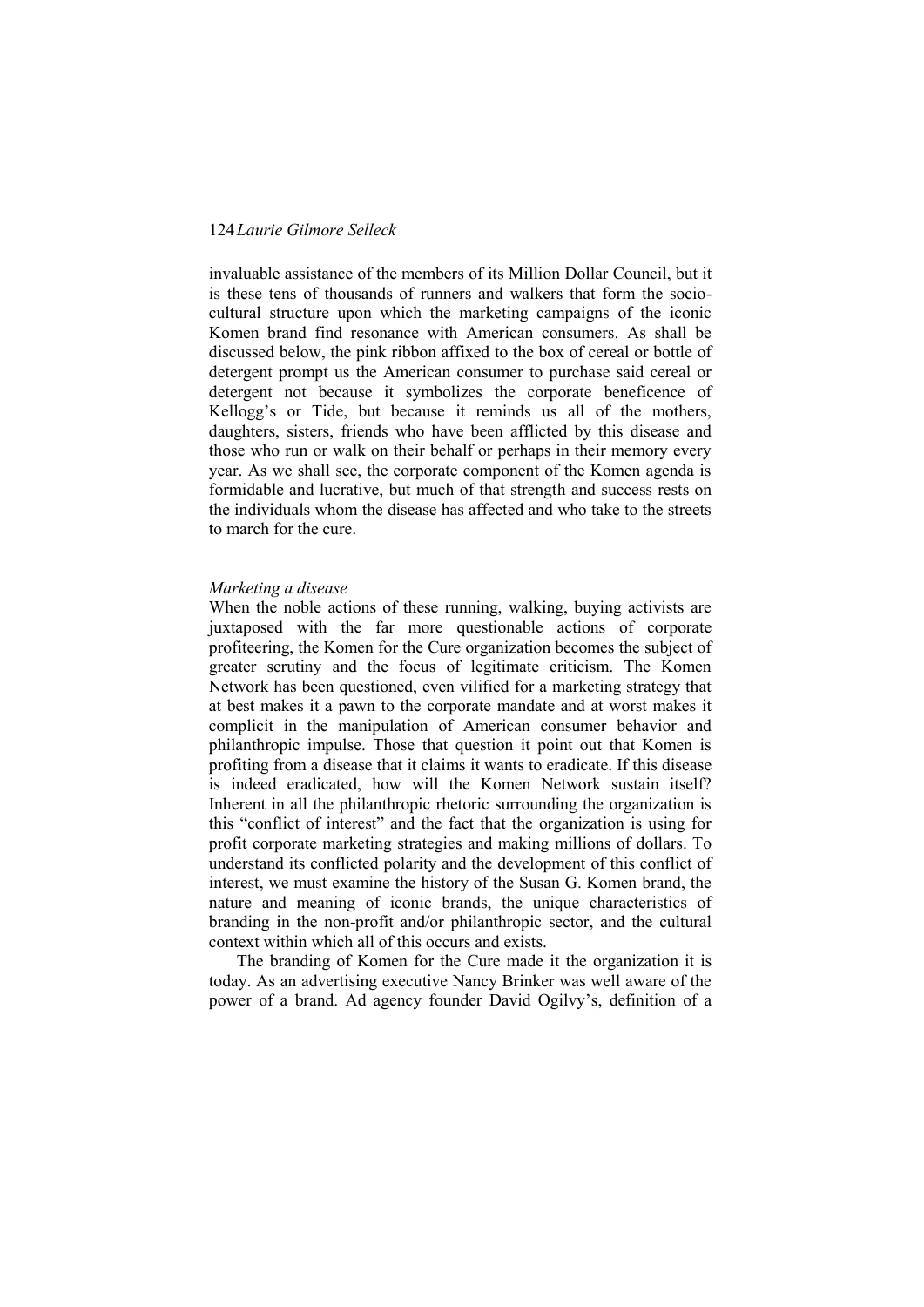-

brand is "the intangible sum of a product's attributes: its name, packaging, and price, its history, its reputation, and the way it's advertised" (Quoted in Dvorak 2009: 10). A brand is a promise that a product or an organization makes to its constituency. It is successful by making an emotional connection to a target audience (Dahlén et al. 2010: 195). The genius of the Susan G. Komen brand is that it taps into highly emotional issues. Founder Nancy Brinker used the name and memory of her dead sister to start this organization and launch its activism. The power of this message is that most Americans can relate to the loss of a loved one or have lived with the fear of such a loss.

One of Komen for the Cure's attributes is its logo or trademark, the pink ribbon, which is the centerpiece of its brand. According to published reports the pink breast cancer ribbon was originally peach. In the early 1990s, 68-year old Charlotte Haley, whose mother, grandmother, and sister had all had breast cancer, made peach-colored loops at her dining room table. She distributed the ribbons in sets of five along with a card that said: "The National Cancer Institute annual budget is \$1.8 billion, only 5 percent goes for cancer prevention. Help us wake up our legislators and America by wearing this ribbon."<sup>5</sup>

In a truly grassroots campaign to defeat breast cancer, Haley passed out cards in her community, wrote to prominent women, and spread her message by word-of-mouth. *Self Magazine* asked Ms. Haley if they could take her peach ribbon campaign national, but she did not want her crusade to bring awareness to the cause to become too commercial. To avoid legal trouble, *Self Magazine's* attorney advised it to use another color; and they chose pink. In 1991, pink ribbons were handed out at the

<sup>&</sup>lt;sup>5</sup> Komen is routinely criticized for supporting research for a cure to the detriment or virtual exclusion of funding for preventative measures. However, as the story of Charlotte Haley and her peach loops reflects, Komen is not alone in this perspective or the critique of it. Haley was taking a purposeful political step and asking all those who received a peach loop to do the same. Her goal was not to promote exams or mammography, but to enlist thousands of recruits in a Capital Hill budget battle over the allocation of funds. While her efforts were ultimately eclipsed by the Komen Network and a variety of other breast cancer advocacy organizations, her prescience in identifying a basic and ongoing flaw in the governmental response to cancer is undeniable (Fernandez 1998).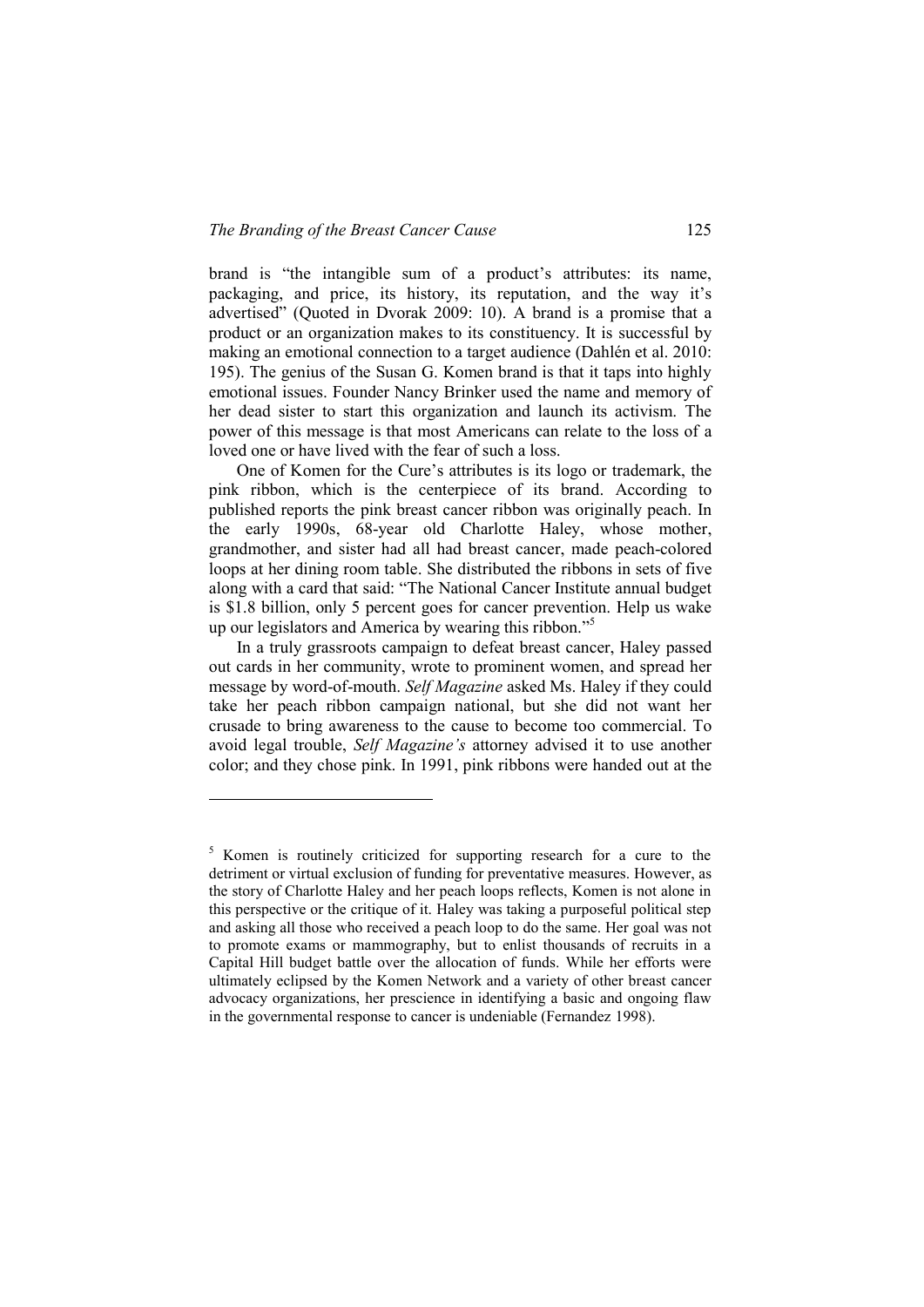Race for the Cure in New York City. In 1992, *Self Magazine*, in partnership with Estee Lauder, launched its pink breast cancer ribbon campaign. Estee Lauder distributed 1.5 million ribbons along with laminated cards describing how to conduct breast self-examination. Within the year, the peach ribbons were forgotten (Fernandez 1998).

Of course, the ribbon is a symbol that dates back decades and was for much of its iconographic history associated with the return of soldiers from war. Similarly the color pink has been associated with femininity since the 1940s though more directly associated with infants and children than with adult women. Thus, the fusion of the ribbon and the color pink became one of the most potent branding symbols in modern marketing. Komen adopted a familiar advertising technique by using an already popularized symbol, making it their own, and expanding its influence in the consumer marketplace.

When this technique is used successfully to create a symbol that resonates widely in the marketplace it is said to have acquired brand recognition. When this recognition increases to a point where there is enough positive attitude and response to it in the culture in which it exists, it is said to have achieved brand franchise. The Pink Ribbon campaign can be said to have reached brand franchise proven by the shear fact that 67% of women said that breast cancer is their number one health concern when, as mentioned previously, the health statistics do not support that this should be so. As a brand's franchise grows, if its attributes are such and conditions are right, it can become an iconic brand. An iconic brand is a brand that is so successful that it takes on a larger meaning than simply symbolizing a product, company, or service. An iconic brand symbolizes a belief system, shared experience, or emotion widely held in a particular society (Holt 2004: 1). Examples of iconic brands include Harley Davidson Motorcycles, Coca Cola, and **McDonalds** 

Susan G. Komen for the Cure has followed what Douglas Holt, author of *How Brands Become Icons: The Principles of Cultural Branding* (2004) called the cultural branding model to achieve iconic branding status (Holt 2004: 36). First, the organization began by addressing a contradiction in our society: the notion that very few dollars were being devoted to breast cancer research and yet each year 200,000 people became victims of the disease. Second, the organization's belief that the disease can and will be completely eradicated has provided a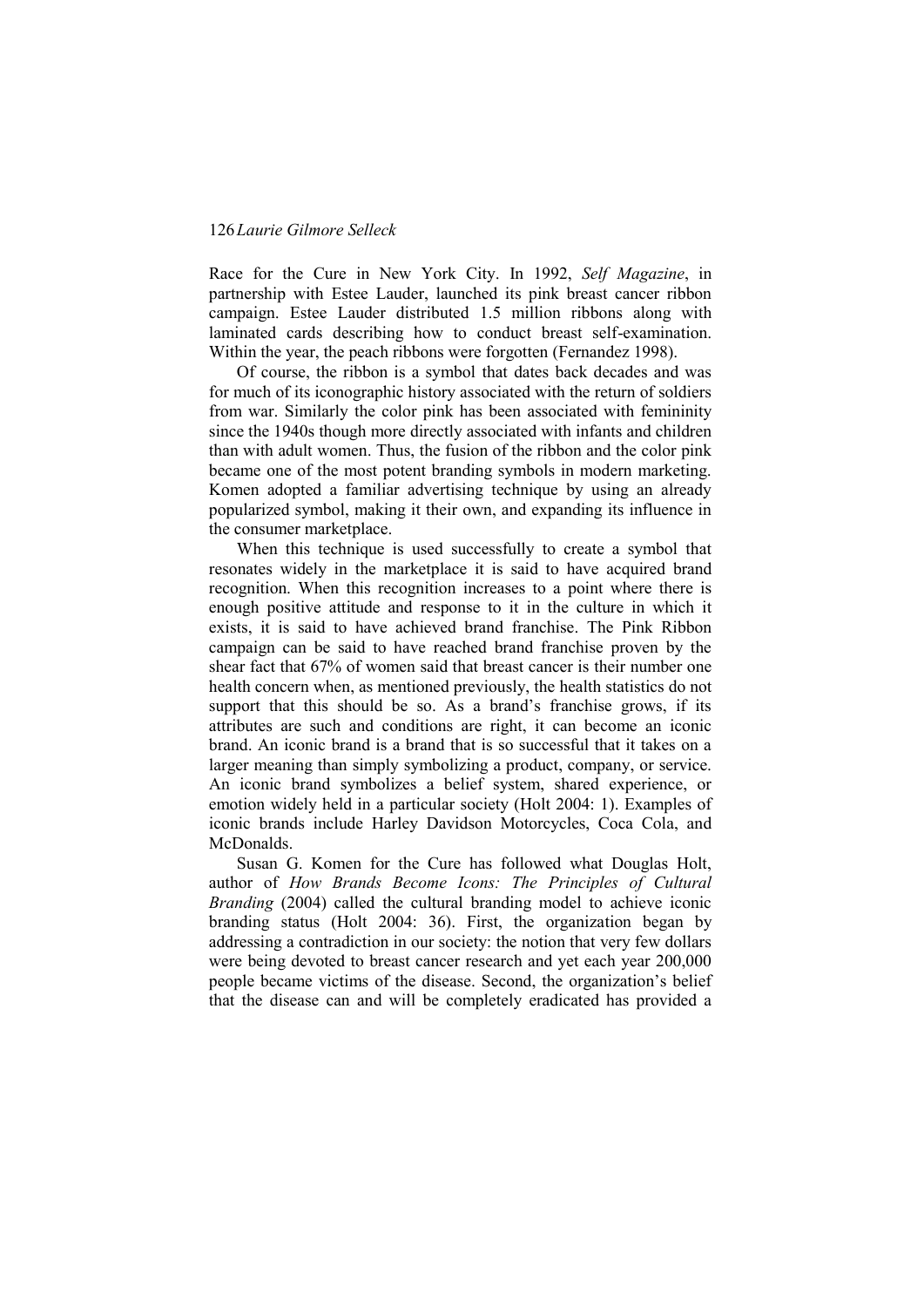positive outlet for much of the fear and anxiety surrounding this deadly disease and has perpetuated a necessary story or myth upon which a brand develops. By using a personal tragedy to convey a need, Komen and its cause-marketing partners have helped to establish the cultural relevance of the pink ribbon specifically and the breast cancer cause more generally. Third, wearing the pink ribbon or buying a pink ribbon adorned product has provided society with a ritual action in which people can participate and do their part, helping to buy into the belief that the disease will be eradicated.

Having achieved iconic brand status, the Susan G Komen Network has been able to raise over \$30 million dollars a year since the early 2000s through an advertising and marketing technique known as cause marketing. Cause marketing is a type of marketing that involves a nonprofit organization joining forces with for profit businesses. One of the first examples of this was when the March of Dimes teamed up with the Marriot Corporation in 1976 for the opening of a 200-acre family entertainment facility called Marriott's Great America. The complex was in Santa Clara, California but the campaign was held in 67 cities throughout the Western United States. This campaign broke all fundraising records for the Western Chapters of the March of Dimes, and it provided hundreds of thousands of dollars in free publicity for the successful opening of the Marriott entertainment complex. Bruce Burtch conceived of the program and went on to coin the phrase, "Do Well by Doing Good" (Burtch).

Over the last two decades, "cause-related marketing" and "cause marketing" have continued to grow as a means for product sales, promotions, and collaborations between companies and nonprofit causes. From 1990 to 1998 businesses involved in cause marketing increased over 400 percent. In recent years companies have made more long-term commitments to causes. These companies are what industry expert Carol Cone today calls "cause branders," companies that take a long-term, stake holder-based approach to integrating social issues into business strategy, brand equity, and organized identity.<sup>6</sup>

-

<sup>&</sup>lt;sup>6</sup> The 1999 Cone/Roper Cause Related Trend Report found that given a choice, 78 percent of adults said they would be more likely to buy a product associated with a cause they care about, 66 percent said they'd switch brands to support a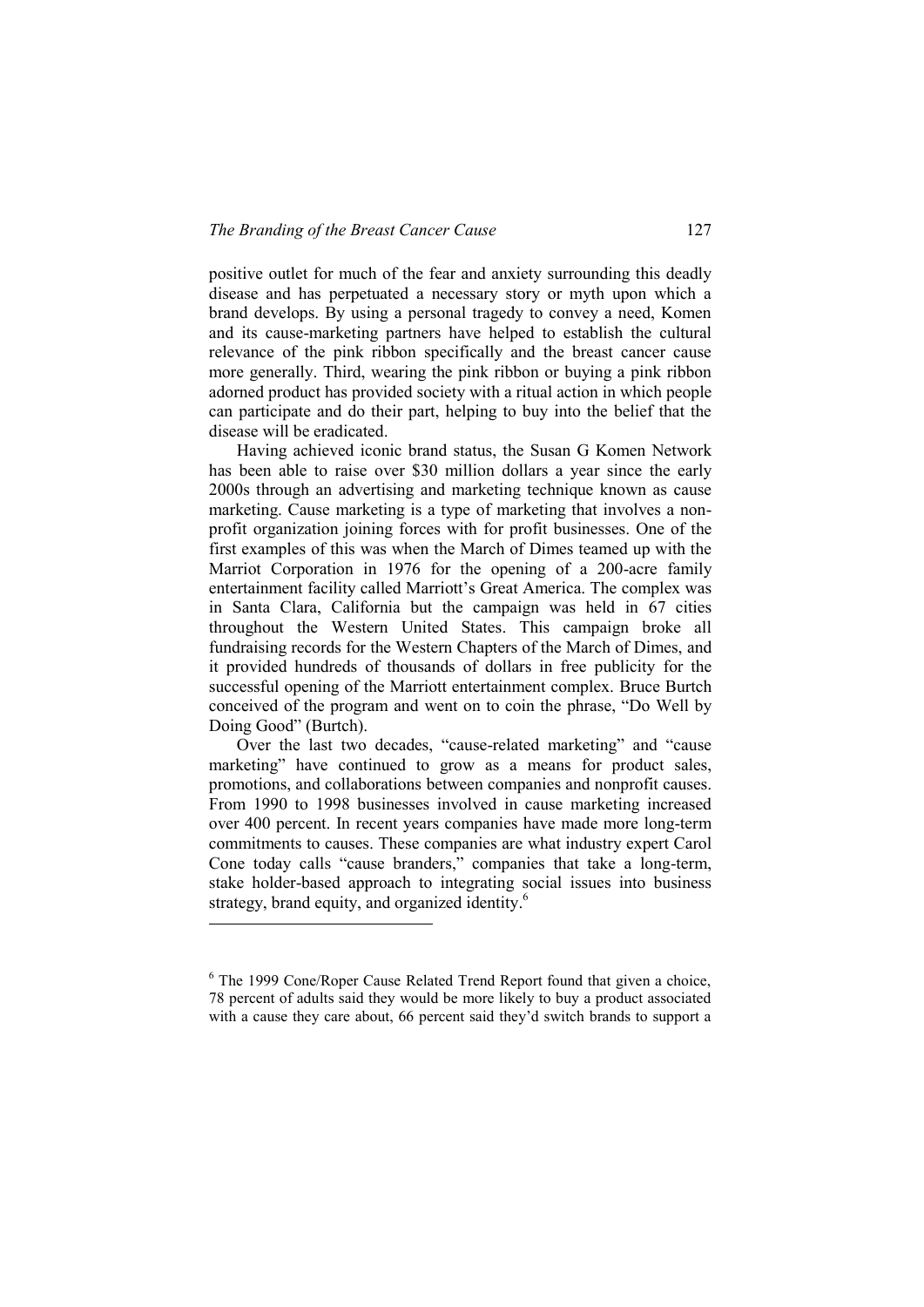Susan G. Komen for the Cure has based much of their donation generation on this technique. They have received over \$30 million a year through corporate sponsorships. Their website lists over 185 corporate partners with almost as many programs for October 2009 alone. One can click on each program and get detailed facts on the partnership, its fiscal provisions and history, and its contribution to the Komen cause. For instance, the Energizer Family of Brands launched a Joining for the Cure platform in 2009 at the retail level. Through this combined effort Energizer will be making a contribution to Komen for the Cure for \$400,000. Beginning July 1, 2009 Schick, through the Quattro for Women brand, will donate an additional \$50,000 from a free music download promotion ("Corporate Partners").<sup>7</sup>

#### *Criticism: slacktivism and pinkwashing*

1

The Komen Network's significant success with cause marketing both in terms of the number of corporate sponsorships and the amount of revenue generated however, has led some to question its methods and criticize its efforts. Such critiques have come from within the ranks of consumer advocates and industry watchdog organizations and as well as from those who share Komen's goal of curing breast cancer. The organization Breast Cancer Action, for example, has responded to the use of cause marketing and corporate profiting from the pink campaign by

cause, 61 percent said they'd switch retailers to support a cause, and 54 percent would pay more for a product that supported a cause they care about (McConnell 2007: 70).

<sup>7</sup> For other examples of cause related marketing see Sokol. Komen's hold on female boomers and corporations eager to reach them however has sometimes been eroded by Komen's support of controversial organizations like Planned Parenthood. Komen's support for Planned Parenthood is rooted in the broad spectrum of female health services their clinics provide including breast cancer screenings for low-income women. When Komen refused to stop funding Planned Parenthood, the pro-life owner of the Curves fitness chain withdrew his financial support for the organization. Ironically, regular exercise is and has been a proven preventative measure for breast and several other kinds of cancers, but abortions like those provided by Planned Parenthood have been known to increase the risk of breast cancer in women (Stanek 2010).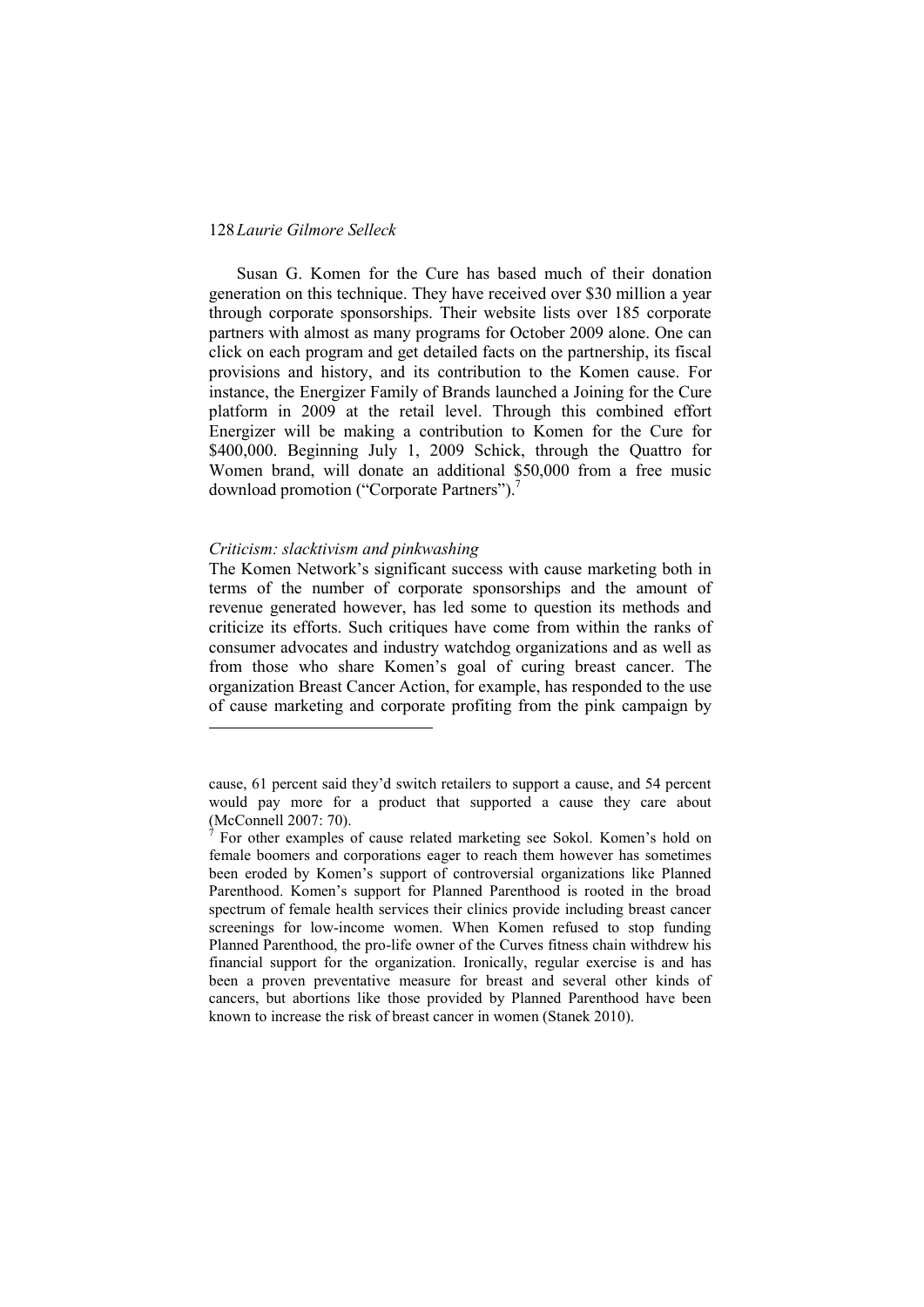creating a project called *Think Before You Pink*. The *Think Before You Pink* campaign has questioned many of the motives and tactics of organizations such as Komen for the Cure. The BCA has accused Komen and like organizations of slacktivism and pinkwashing tactics and calls for transparency and accountability in companies that participate in these efforts ("Think Before You Pink").

The Urban Dictionary defines Slacktivism as "the act of participating in obviously pointless activities as an expedient alternative to actually expending effort to fix a problem." Slacktivism applies to both individual activity and collective action. The latter is large-scale industrialperpetrated slacktivism, which is highly planned, professionally coordinated and intended to advance a self-serving industrial agenda. Corporate-sponsored slacktivism is, in short, "implemented to stop social change that could, in the long run, be crucial to society's long-term wellbeing" (Landman 2008a).

Slacktivism dates back to the mid 1980s when the tobacco industry undertook a campaign to derail efforts to ban smoking in public places by promoting segregation of smokers into smoking sections in restaurants and other like facilities. Clearly limitations on public smoking would have had adverse effects on the tobacco company's profitability, but to oppose the bans outright would have been to provoke popular backlash sustained by indignation at the obviously self-serving motives of the companies. So, in order to avoid such a backlash, the tobacco companies, led by Philip Morris, got out ahead of the issue and suggested and then supported the smoking section alternative, labeling it as progress and reform (Landman 2008a). If one thinks through the logic of smoking sections or recalls passing through a smoking section to reach a non-smoking section, the futility of attempting to confine smoke to one section of an open space is apparent. Nonetheless smoking sections are still used in some locales more than two decades later and in those intervening two decades, the cigarette companies were able to maintain the social acceptability of smoking in public and reap the profits therein.

Other slacktivist campaigns followed and included the effort to recycle plastic shopping bags promoted by the companies that manufactured said bags and the American Chemistry Council in order to make an end run around environmentalists who sought to restrict the use of plastic bags altogether (Landman 2008a). Students of slacktivism add the Susan G. Komen phenomenon to this list because of the network's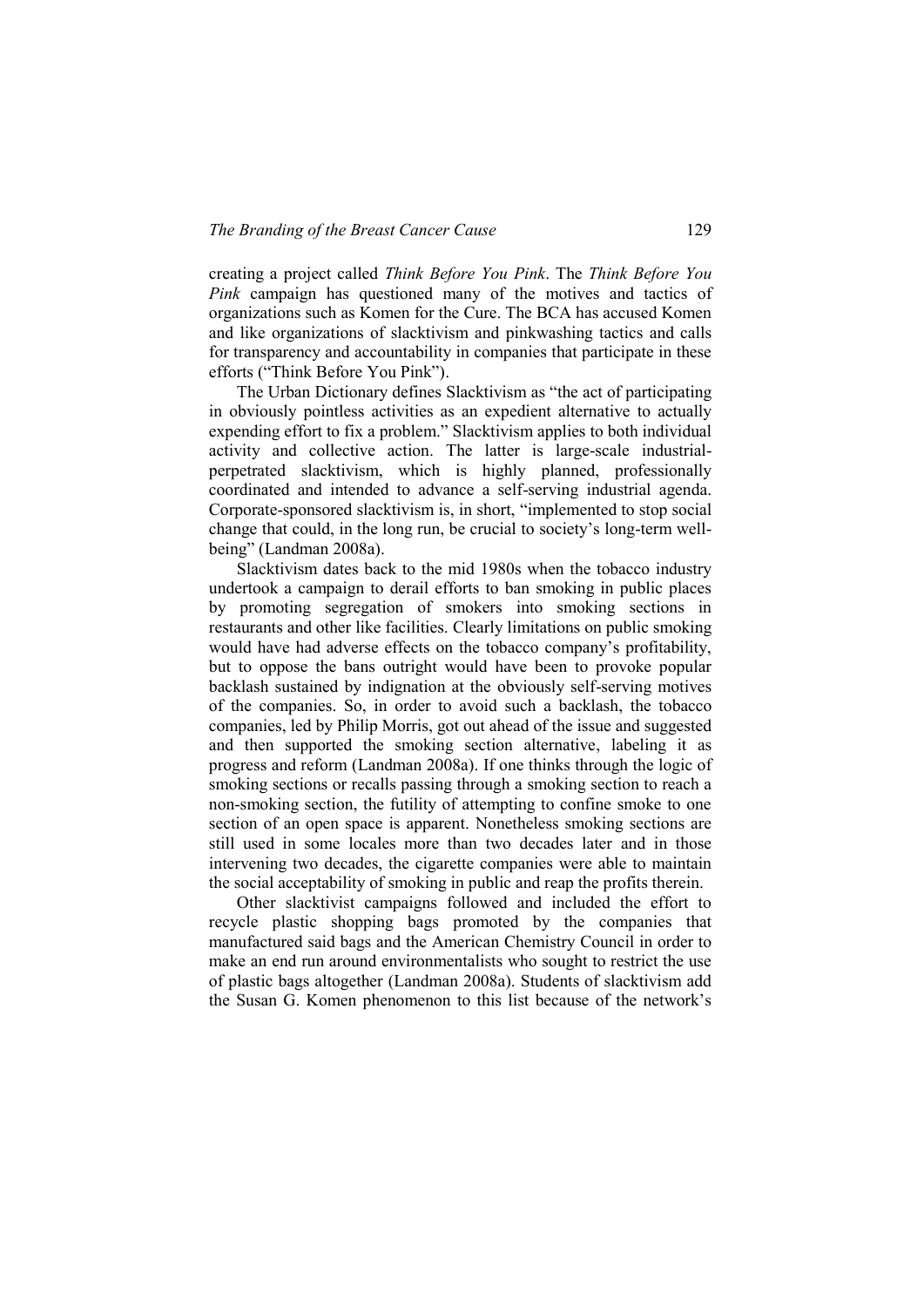successful integration of corporate incentive and individual philanthropy as manifested in the ubiquity of the pink ribbon.

In considering slacktivism one must place blame where blame is due. Slacktivism is a product of corporate malfeasance. Its victims however are the average citizens who are duped by such campaigns. "Most slacktivist individuals are probably genuinely well-meaning people who just don't take the time to think about the value, or lack thereof, of their actions. They're looking for an easy way to feel like they're making a difference – how damaging is it to wear a rubber wristband or slap a magnetic ribbon on your car?" (Landman 2008a). For producer and consumer alike "donating by making a purchase is a really seductive idea" (Stukin 2006).

Komen has also come under fire for a related practice called pinkwashing, a quasi-philanthropic marketing strategy and form of slacktivism where corporations put the Komen brand on their products and give the organization a share of proceeds from the sales of said products. Pinkwashing has become a \$30 million a year moneymaker for the Komen Network and has contributed significantly to public awareness of the disease and the effort to cure it. As the name implies, however, pinkwashing is not without its critics. These critics generally fall into two camps.

The first group point out the limited profitability of these campaigns for Komen relative to their substantial profitability for the corporate sponsors. These critics further contend that committed citizens would be better off donating directly to Komen than indirectly through these third parties whose primary mandate is profit, not charity. For example, consider Yoplait's donation compared to the profit the corporation makes in the name of charity. Yoplait donates 10 cents for every pink yogurt lid mailed back to the company. They guarantee a minimum of \$500,000 and cap donations at \$1.5 million. Yoplait is owned by General Mills, which did \$10.1 billion in sales in 2008. Fifteen percent of those sales come from the Yoplait brand. Therefore, if Yoplait contributes the full \$1.5 million that still only represents .10% of their net sales. Obviously using the Komen name has been successful since General Mills plans to expand their production capacity in 2010 with the growth of the Yoplait brand. When one considers it would take buying over 100 yogurts to make a \$10 contribution, the viability of pinkwashing for corporate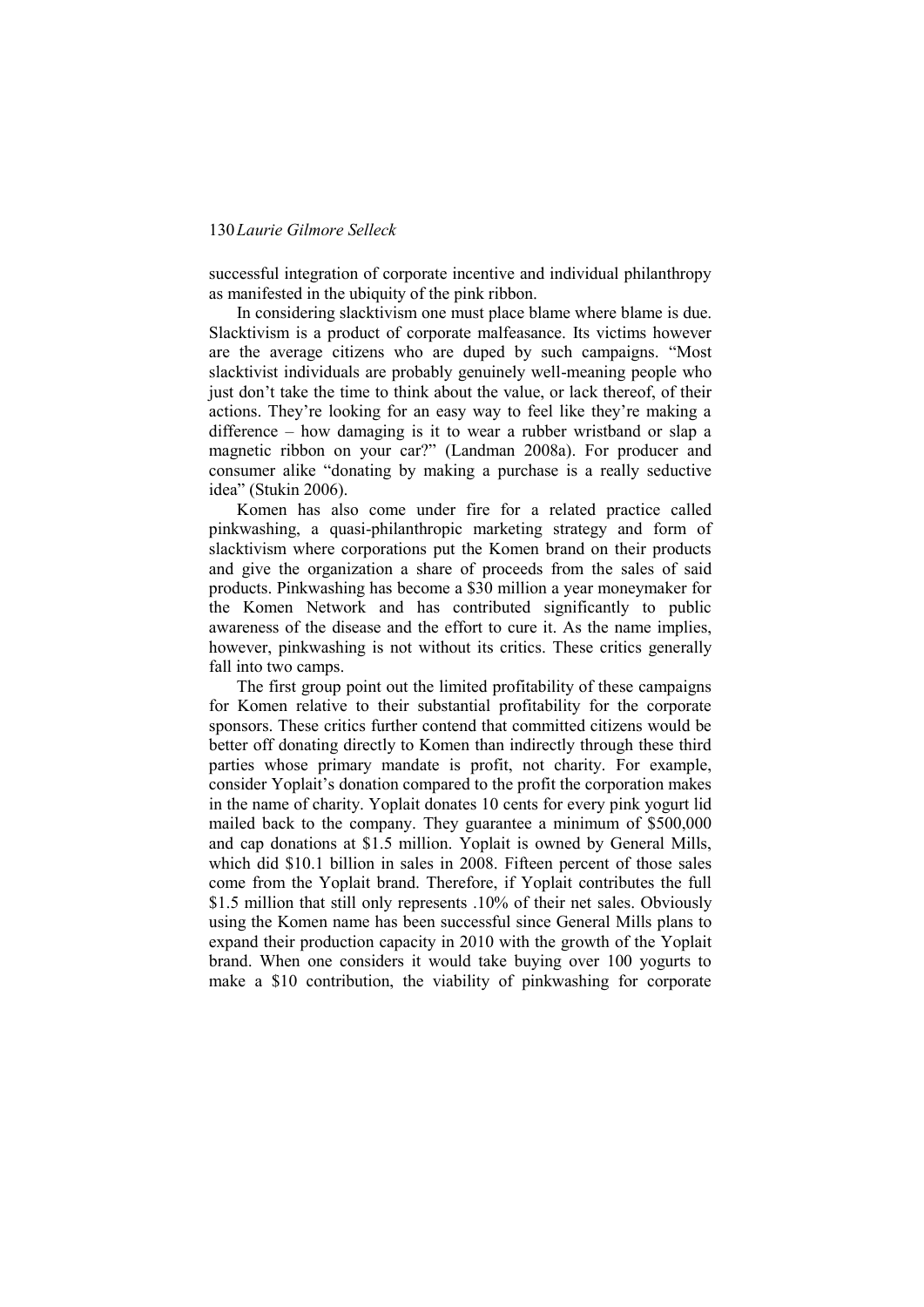America is revealed. Questions as to why consumers do not simply make a direct donation remain (Reisman 2007).

Similarly, when Campbell's Soup changed their labels to pink from red in October to mark Breast Cancer Awareness Month, their contribution to Komen was \$250,000. However the actual amount contributed works out to 3.5 cents a can (Buchanan 2006). Barbara Brenner, executive director of Breast Cancer Action, told Newsweek: ―Everyone's been guilt-tripped into buying pink things. If shopping could cure breast cancer, it would be cured by now" (Quoted in Venezia 2010).

Komen's corporate partners are using support for breast cancer research to market products. Problematically, some of these products actually cause cancer and have been linked to breast cancer in particular. For example, BMW's Ultimate Drive will donate \$1 per mile when people test-drive their cars. In Anne Landman's article "Pinkwashing: Can Shopping Cure Breast Cancer" (2008), the author points out, "it ignores the fact that the campaign encourages more and unnecessary driving, not to mention that automobile exhaust contains polycyclic aromatic hydrocarbons, harmful chemicals known to cause cancer" (2008b). BMW is profiting from its association with the pink ribbon and as this case reveals "breast cancer has been transformed into a marketdriven industry. It has become more about making money for corporate sponsors than funding innovative ways to treat breast cancer" (Samantha King quoted in Adams 2007).

On BCA's *Think Before you Pink* website, they advocate and provide a list of ways to take action against breast cancer that do not involve shopping. Their list includes using public transportation because pollution is one of the risk factors for breast cancer. They also recommend using non-rGBH dairy products for their role in reducing risk. Again this highlights the possible syncopation in the anti breast cancer movement from Komen's focus on cure rather than prevention. BCA speaks out against pinkwashing. They guide consumers to ask basic questions before buying such products. These questions include: how much of the purchase price will be donated and where is it going? What programs do the recipients fund? Is there a cap on donations? What does the company offering the pink ribbon product do to make sure that they are not adding to the problem of breast cancer ("Think Before You Pink")?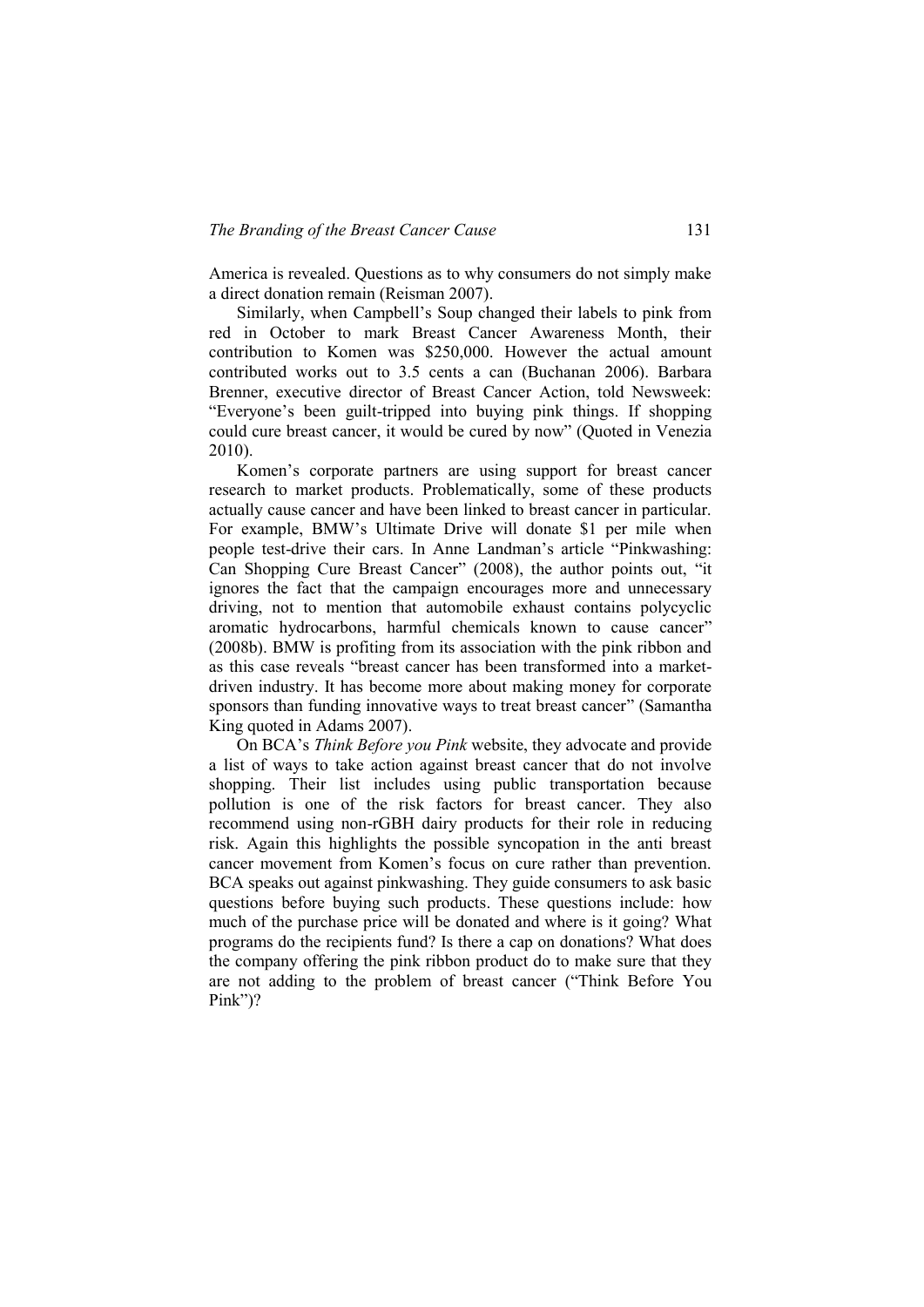1

A second group of critics reject pinkwashing on more philosophical grounds contending that philanthropic schemes such as these undermine not only popular commitment to substantive social action but also reinforce traditional gendered power relations by targeting women as consumers. For instance, when Campbell Soup changed its label from red to pink last October to support Breast cancer month, its sales doubled. Campbell spokesman John Faulkner said, "We certainly think there is the possibility of greater sales since our typical soup consumers are women and breast cancer is a cause they're concerned about." He went on to say that he would "love to see the program expanded greatly next year" with other retail partners (Thompson 2006).

Interestingly, even though pinkwashing efforts seem to be targeted at consumers who are mostly women, breast cancer is personified not by the real life women struggling to cope with the disease, but by a small pink ribbon that can be affixed to any number of products. A commodity is something that has value in exchange. To commodify something is to artificially give it value in exchange. Breast cancer and the hardship and heartache it brings have been given value, \$30 million worth, in exchange. Komen's corporate sponsors for all their rhetoric would be more likely to maintain their current profitability were no cure to be found.<sup>8</sup>

<sup>8</sup> King makes this argument in *Pink Ribbons, Inc.* by pointing out that Astra Zeneca, the pharmaceutical company that makes Tamoxifen, the leading breast cancer drug, was the primary corporate sponsor behind the declaration of National Breast Cancer Awareness Month in 1985 and controlled the production of all related materials. King further alleges that the more women are aware of the threat of breast cancer, the more women will get screened, the more screenings conducted, the more cases of breast cancer will be diagnosed, and the more doses of Tamoxifen will be sold. Additionally problematic is the fact that until 2000, Astra Zeneca was complicit in the production of petroleum-based herbicides that are known carcinogens with specific links to breast cancer (King 2006: xx-xxi).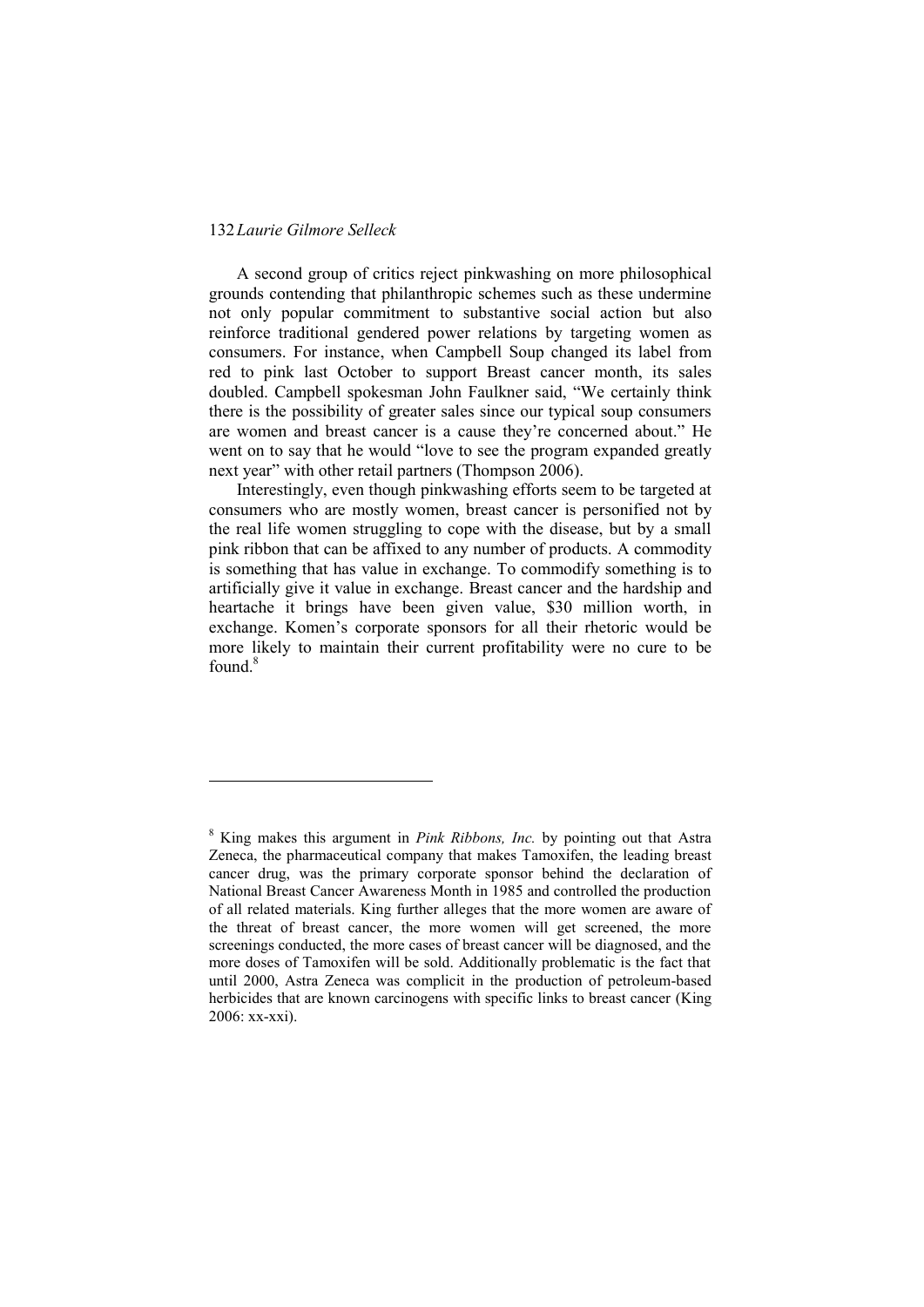#### *The Branding of the Breast Cancer Cause* 133

#### *Conclusion*

From the outset, Komen for the Cure has been committed to finding a cure for breast cancer. While a laudable and certainly desirable goal, it stands apart from other related goals including raising awareness (which has actually occurred as a by-product of Network activity), discovering the cause or causes of the disease, and working on prevention techniques. For Komen the entire focus is on research for the cure and as a result, other breast cancer advocacy groups have criticized the network for not putting more of its vast resources into cause and prevention research. From a personal as well as societal perspective, preventing disease is as legitimate if not more legitimate than searching for a cure. Perhaps in response to this criticism, in 2008 Komen reexamined its research focus towards addressing the translation of this knowledge into "treatment, early detection and prevention" ("Research Grant Programs"). Regardless, the Komen Network is the big kid on the block and no other organization, with the possible exception of the umbrella organization, the American Cancer Society, comes close to Komen in name recognition or fundraising. And of course the American Cancer Society, divides its research and advocacy dollars among all types of cancers.

As mentioned previously, a slight deviation between agenda and outcome in the work of the Komen Network is detectable. Komen's agenda has been to eradicate the disease by finding a cure. The result, however, has been a huge sales boost for corporations willing to join the cause marketing bandwagon as well as a greater public awareness of the disease and its consequences. The high profile and impressively successful Race for the Cure campaign exemplifies an unintended consequence of Komen activism. Initially intended as a fundraising tool, thanks to widespread popular support, the Races for the Cure have become that and much more. In addition to raising \$4.3 million annually with estimated participation at 45,000 people nationwide, the races have become an outlet for female activism vis-à-vis breast cancer (Kurtianyk 2009). Women with no direct connection to the disease out of a sense of perhaps shared female solidarity and with the weighty recognition that someday any one of them could be benefactors of the work Komen provides participate. Others afflicted with the disease walk as a means of instilling or buffeting hope. Survivors walk for what is essentially a victory lap. And it is in the inspiration of the survivors that the Races take on perhaps their most obvious unintended consequence, a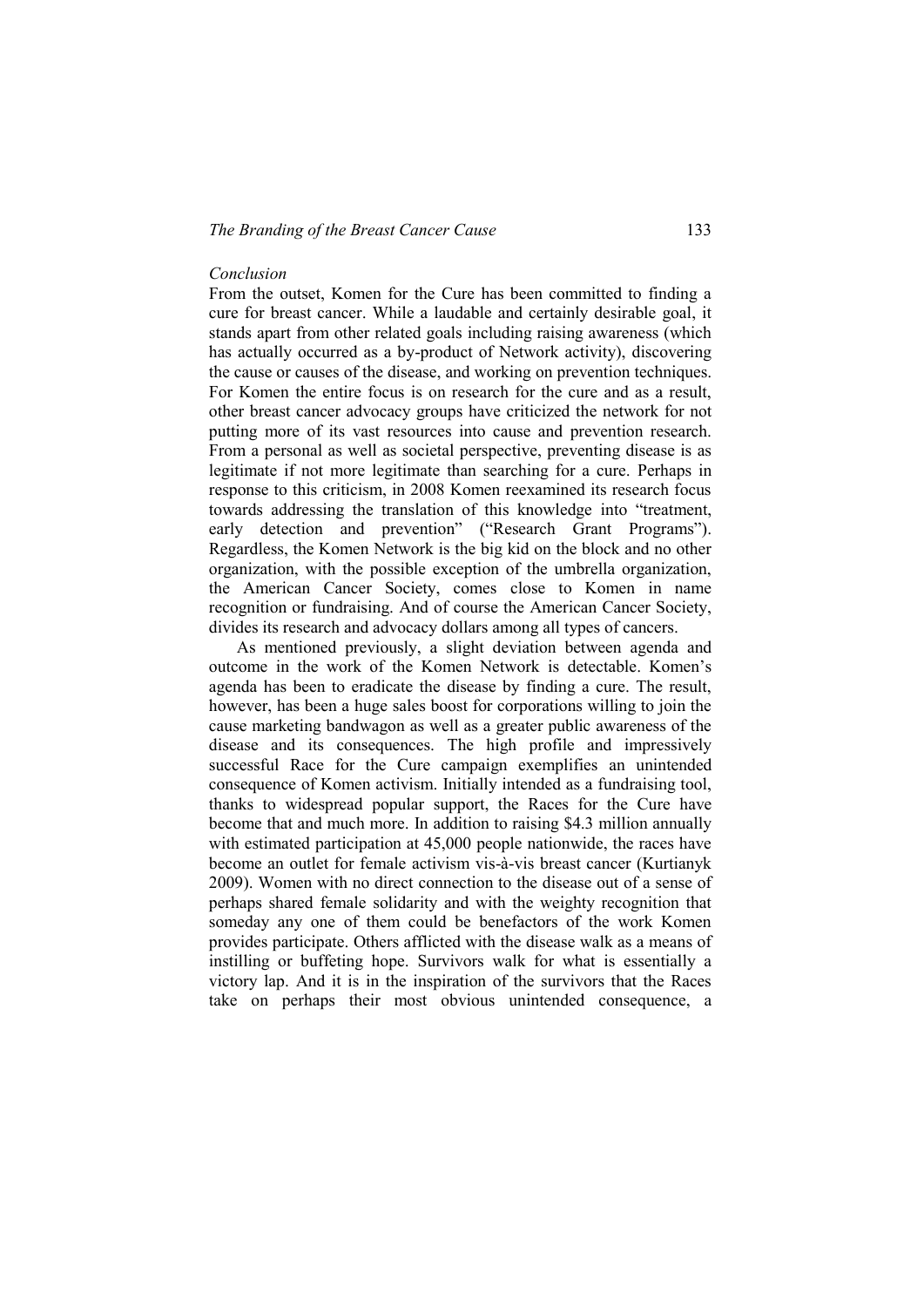conscience-raising social movement alerting women to take control by getting regular checkups that could lead to life-saving early detection.

The challenge in analyzing the Susan G. Komen Network relative to the slacktivist phenomenon is to place the Network on the spectrum between the well-intentioned but uninformed individual activists and their corporate manipulators. The Komen Network is not a corporation. It is not a for-profit entity. It is an organization dedicated to a meritorious cause. It seeks to bring about a change, the cure for breast cancer, that would enhance society's overall long-term well-being.

This begs the question, is Komen complicit or co-opted, victim or victimizer, manipulator or manipulated in their embrace of corporate modalities, including cause marketing. Does the Komen organization undertake a pragmatic calculus to determine that while a direct donation was preferable to one through a third party as provided by soup labels or yogurt lids, the latter was preferable to no donation at all. Further, how do we calculate into this equation the importance of raising awareness about the disease and the credit that Komen and its pinkwashing corporate sponsors necessarily deserve for raising awareness about a disease for which early detection can make a life or death difference?

Problematically few if any of the pinkwashing breast cancer organizations and their corporate benefactors make any mention of disease prevention. A cynical analysis of this reality would suggest that prevention is not promoted because to find a cure is to end the pinkwashing raison d'être.

According to the Komen website though, the organization is making a difference. They call their members activists, advocates, and global citizens. Consider the following:

nearly 75 percent of women over 40 years old now receive regular mammograms, the single most effective tool for detecting breast cancer early (in 1982, less than 30 percent received a clinical exam). The five-year survival rate for breast cancer, when caught early before it spreads beyond the breast, is now 98 percent (compared to 74 percent in 1982). The federal government now devotes more than \$900 million each year to breast cancer research, treatment and prevention (compared to \$30 million in 1982). America's 2.5 million breast cancers survivors, the largest group of cancer survivors in the U.S is a living testament to the power of society and science to save lives. ("Our Promise and Background")

Critics condemn Komen for pinkwashing and being complicit in slacktivism. There is as yet no universal cure for breast cancer, but the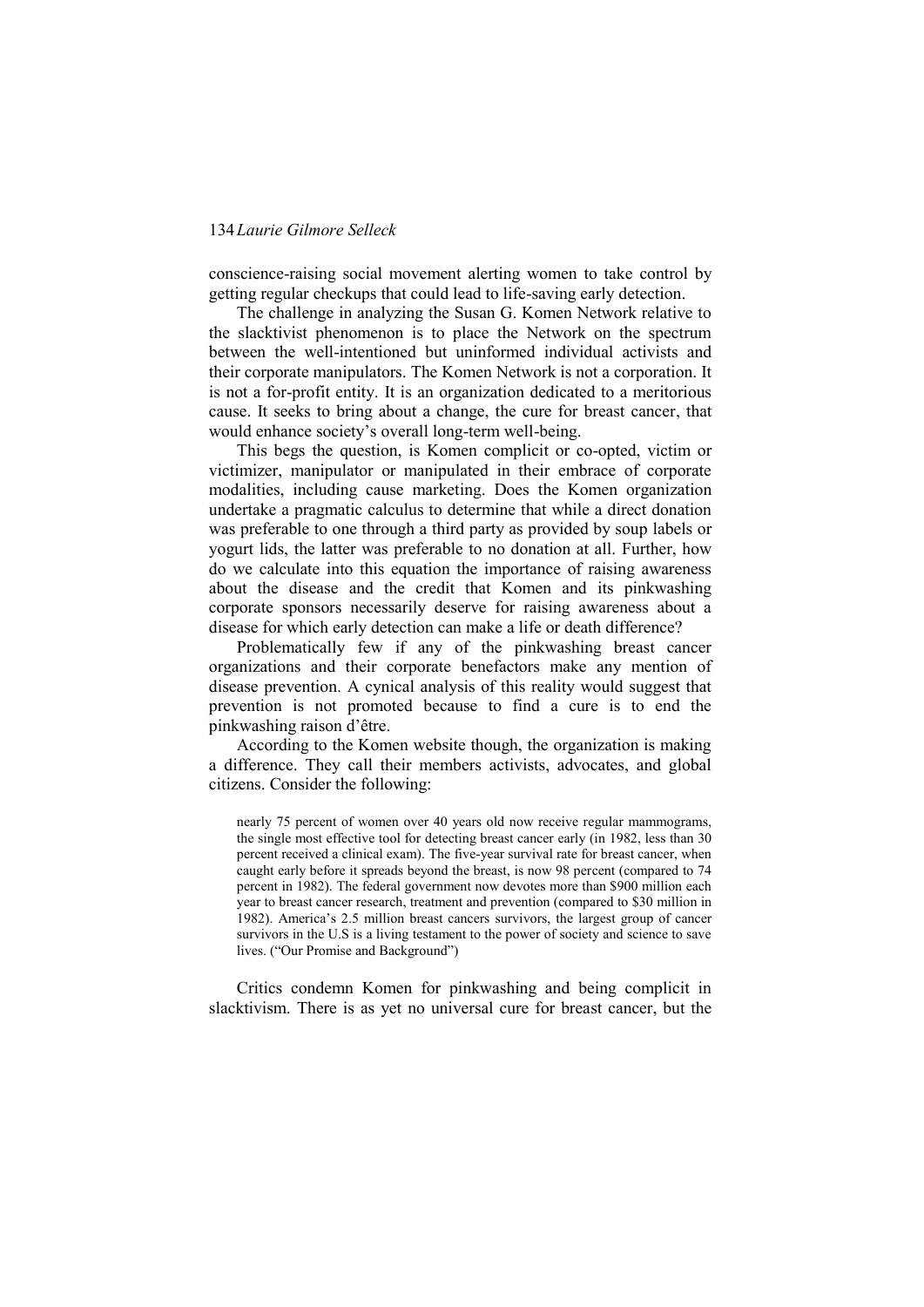above statistics leave little doubt that the network succeeds in its goal of creating activists. Saving yogurt lids, selecting pink ribbon adorned products, wearing pink bracelets, affixing pink magnetic ribbons to one's car are all examples of everyday activism. While not pivotal in leading to a cure as yet, the increased awareness that comes from these actions undoubtedly leads women to be more diligent about examination and mammography. Whether born of slacktivism or more philanthropic notions of activism the result of their diligence is the same—tangible differences being made in the lives of thousands of women yearly. That is success, "one person, one community, one state, one nation [one survivor] at a time" (Brinker 2010).

#### *References*

- "About Us." n.d. Think Before You Pink. http://thinkbeforeyoupink.org/ (accessed August 18, 2010).
- Adams, Mike. 2007. "Breast Cancer Industry a Scam? Support Education not medication.‖ *Natural News*, October 24. [http://www.natural](http://www.naturalnews.com/022157.html) [news.com/022157.html](http://www.naturalnews.com/022157.html) (accessed August 18, 2010).
- "Breast Cancer Research Issues." n.d. The Susan G. Komen Advocacy Alliance. <http://www.komenadvocacy.org/content.aspx?id=58> (accessed August 18, 2010).
- "Breast Cancer Statistics." n.d. Susan G. Komen for the Cure. <http://ww5.komen.org/BreastCancer/Statistics.html> (accessed August 18, 2010).
- Brinker, Nancy. 2010. "Message from our Founder." Susan G. Komen for the Cure, April 27. http://ww5.komen.org/Content.aspx?id= 15108&terms=Message+from+our+Founder (accessed August 18, 2010).
- Buchanan, Holly. 2006. 
"Cause Marketing—Campbells Soup." *Marketing to Women Online*, October 3. http://marketingtowomen online.typepad.com/blog/2006/10/cause\_marketing.html (accessed August 18, 2010).
- Burtch, Bruce. n.d. "Bruce Burtch—The Cause Marketing Catalyst." <http://www.bruceburtch.com/aboutbruce.html> (accessed August 18, 2010).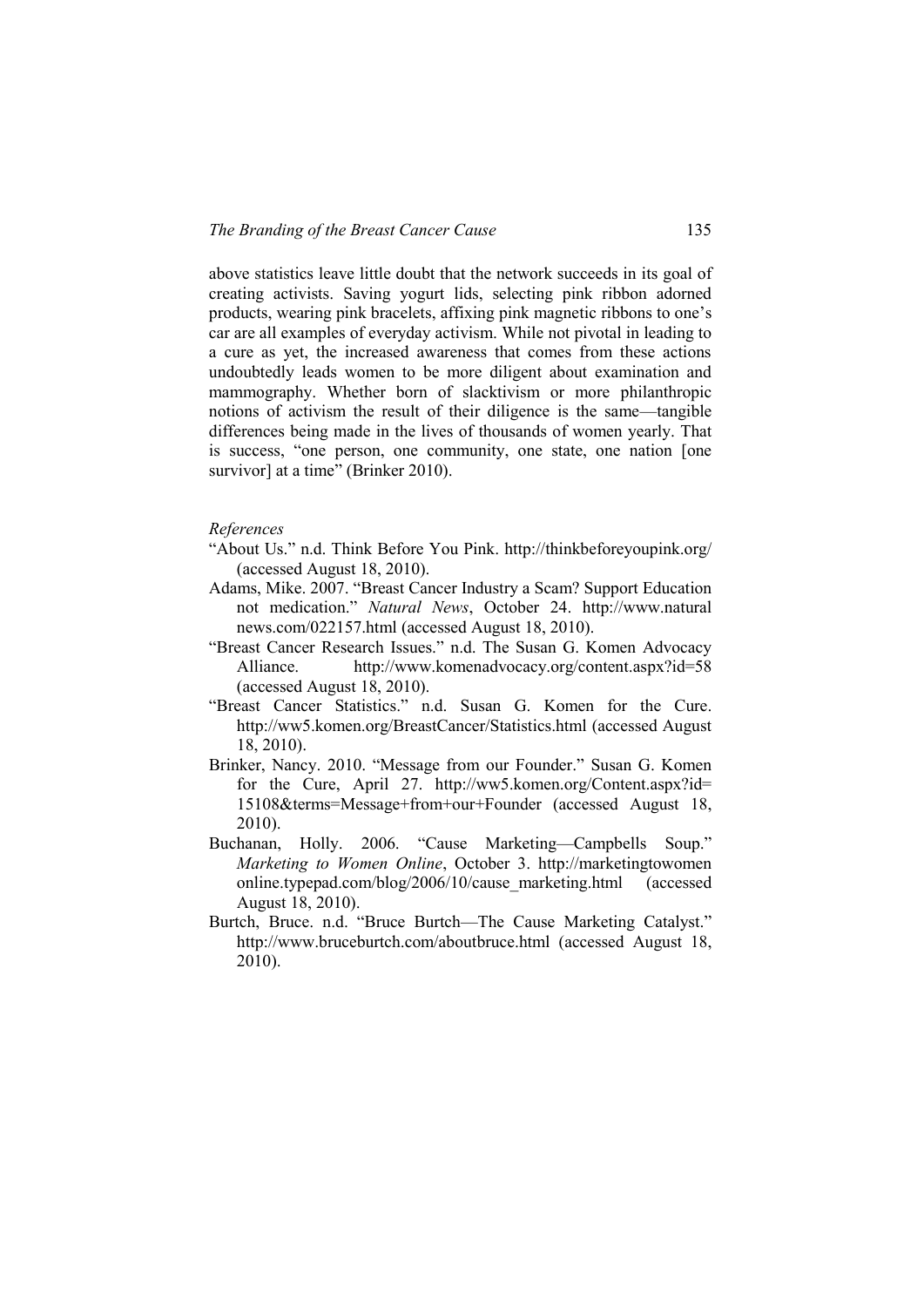- Collins, Clare. 2009. "Nancy Brinker to receive 2009 Porter Prize." EurekAlert, March 9. [http://www.eurekalert.org/pub\\_releases/2009-](http://www.eurekalert.org/pub_releases/2009-03/uops-nbt030909.php) [03/uops-nbt030909.php](http://www.eurekalert.org/pub_releases/2009-03/uops-nbt030909.php) (accessed August 18, 2010).
- ―Corporate Partners.‖ n.d. Susan G. Komen for the Cure. http://ww5.komen.org/CorporatePartners.aspx (accessed August 18, 2010).
- Dahlén, Micael, Fredrik Lange and Terry Smith. 2010 *Marketing Communications: A Brand Narrative Approach*. Chichester, U.K.: John Wiley and Sons.
- Dvorak, David. 2009. *Build Your Own Brand*. Gretna, LA: Pelican Publishing.
- Fernandez, Sandy M. 1998. "The History of the Pink Ribbon; Pretty in Pink." Think Before You Pink, June/July. [http://thinkbeforeyou](http://thinkbeforeyoupink.org/?page_id=26) [pink.org/?page\\_id=26](http://thinkbeforeyoupink.org/?page_id=26) (accessed August 18, 2010).
- ―Global Pink Hijab Day.‖ n.d. The Official Global Pink Hijab Day Site. http://www.pinkhijabday.net/ (accessed August 18, 2010).
- Holt, Douglas. 2004. *How Brands Become Icons: The Principles of Cultural Branding*. Boston, MA: Harvard Business Press.
- "International Races." n.d. Susan G. Komen for the Cure. http://ww5.komen.org/Content.aspx?id=6442451041&terms=interna tional+Races (accessed August 18, 2010).
- King, Samantha. 2006. *Pink Ribbons, Inc.: Breast Cancer and the Politics of Philanthropy*. Minneapolis: University of Minnesota Press.
- Kurtianyk, Michael. 2009. "Susan G. Komen Race for the Cure." The *Tentacle*, June 11. http://www.thetentacle.com/ShowArticle.cfm? mydocid=3203.
- Landman, Anne. 2008a. "Corporate-Sponsored 'Slacktivism': Bigger and More Dangerous than the Urban Dictionary Realizes." Center for Media and Democracy PRWatch.org, June 2. http://www.prwatch.org/node/7403 (accessed August 18, 2010).
	- —. 2008b. "Pinkwashing: Can Shopping Cure Breast Cancer?" Center for Media and Democracy PRWatch.org, June 11. http://www.prwatch.org/node/7436 (accessed August 18, 2010).
- Leone, Amy. 2009. "Susan G. Komen For The Cure Pushes Global Awareness.‖ *9 News Now*, January. [http://www.wusa9.com/news/](http://www.wusa9.com/news/local/story.aspx?storyid=82661&catid=187) [local/story.aspx?storyid=82661&catid=187](http://www.wusa9.com/news/local/story.aspx?storyid=82661&catid=187) (accessed August 18, 2010).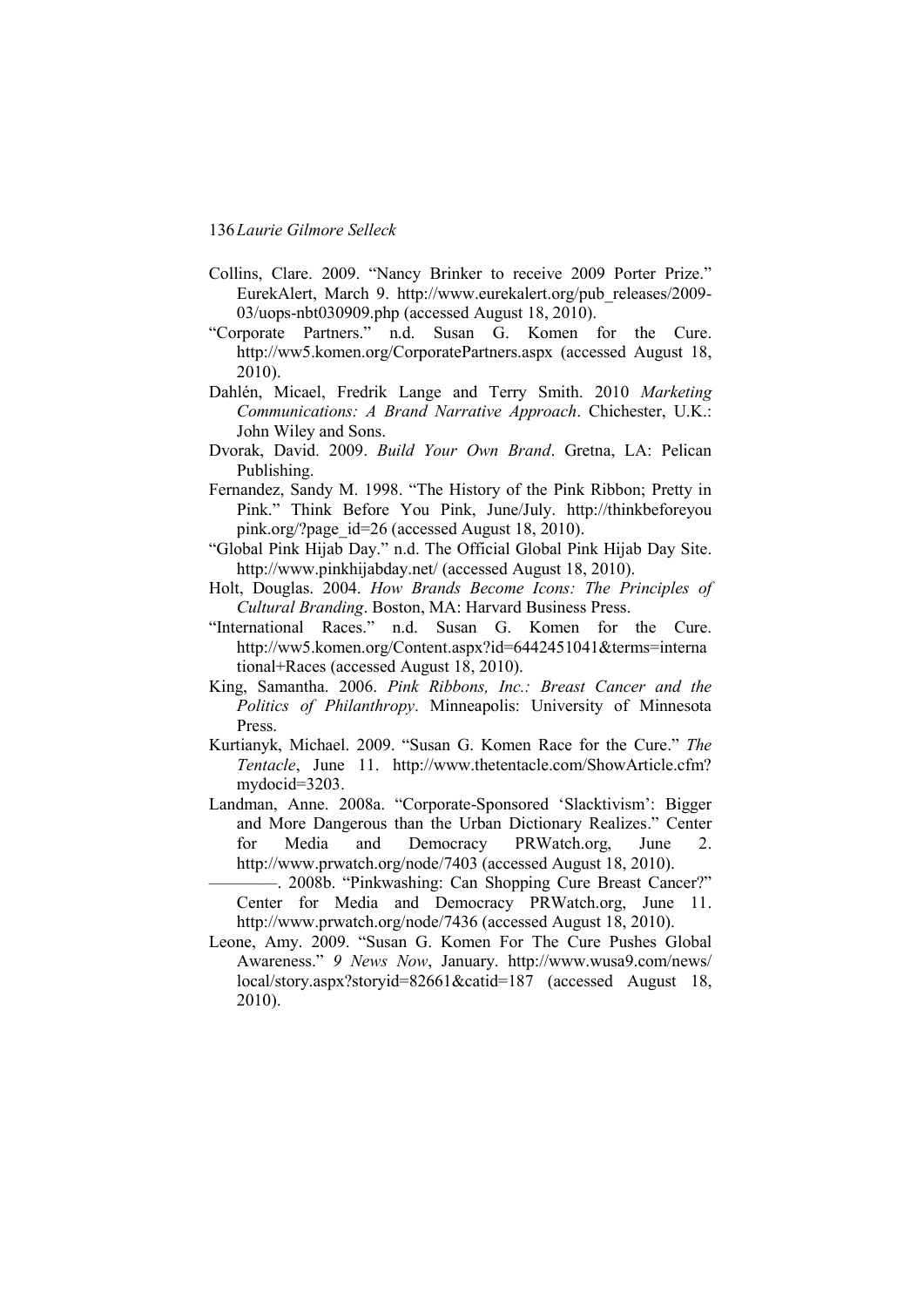- McConnell, Ben and Jackie Huba. 2007. *Creating Customer Evangelists: How Loyal Customers Become a Volunteer Sales Force*. Chicago: Kaplan Publishing.
- "Million Dollar Council." n.d. Susan G. Komen for the Cure. http://ww5.komen.org/MillionDollarCouncil.aspx (accessed August 18, 2010).
- Mosca, Lori MD, MPH, PhD; Ferris, Anjanette MD; Fabunmi, Rosalind PhD; Robertson, Rose Marie MD. 2003. "Tracking Women's Awareness of Heart Disease." An American Heart Association *National Study*, December 12. [http://circ.ahajournals.org/cgi/](http://circ.ahajournals.org/cgi/content/full/109/5/573) [content/full/109/5/573](http://circ.ahajournals.org/cgi/content/full/109/5/573) (accessed August 18, 2010).
- National Football League. 2009. "The NFL is proud to support the fight against breast cancer." A Crucial Catch, July. http:/[/www.NFL.com/pink](http://www.nfl.com/pink) (accessed August 18, 2010).
- ―Our Promise and Background.‖ n.d. Susan G. Komen Southern Nevada. <http://www.komensouthernnevada.org/sup.php?id=1> (accessed June 7, 2010).
- Reisman, Suzanne. 2007. "Breast Cancer for Fun and profit." The *Panelist*, January 22. [http://www.thepanelist.net/index.php?option](http://www.thepanelist.net/index.php?option=com_content&task=view&id=51&Itemid=10053,%2520referenced%2520on%2520March%252020,%25202009) [=com\\_content&task=view&id=51&Itemid=10053,%2520referenced](http://www.thepanelist.net/index.php?option=com_content&task=view&id=51&Itemid=10053,%2520referenced%2520on%2520March%252020,%25202009) [%2520on%2520March%252020,%25202009](http://www.thepanelist.net/index.php?option=com_content&task=view&id=51&Itemid=10053,%2520referenced%2520on%2520March%252020,%25202009) (accessed August 18, 2010).
- "Research Grant programs." n.d. Susan G. Komen for the Cure. http://ww5.komen.org/ResearchGrants/GrantPrograms.html (accessed June 7, 2010).
- Sokol, Andrew. n.d. "Cause Related Marketing—Making profits while doing good." Marketing Resources Center. [http://www.marketing](http://www.marketing-resources-center.com/cause-related-marketing.html)[resources-center.com/cause-related-marketing.html](http://www.marketing-resources-center.com/cause-related-marketing.html) (accessed August 18, 2010).
- Stanek, Jill. 2010. "Planned Parenthood deepens link to breast-cancer group." *WorldNetDaily*, March 31. [http://www.wnd.com/index.php?](http://www.wnd.com/index.php?pageId=134729) [pageId=134729](http://www.wnd.com/index.php?pageId=134729) (accessed August 18, 2010).
- Stukin, Stacie. 2006. "Pink Ribbon Promises." Time, October 8. http://www.time.com/time/magazine/article/0,9171,1543947- 2,00.html (accessed August 18, 2010).
- "Think Before You Pink." n.d. Think Before You Pink. http://thinkbeforeyoupink.org/wp-content/uploads/2009/09/TBYP Postcard2.pdf (accessed August 18, 2010).